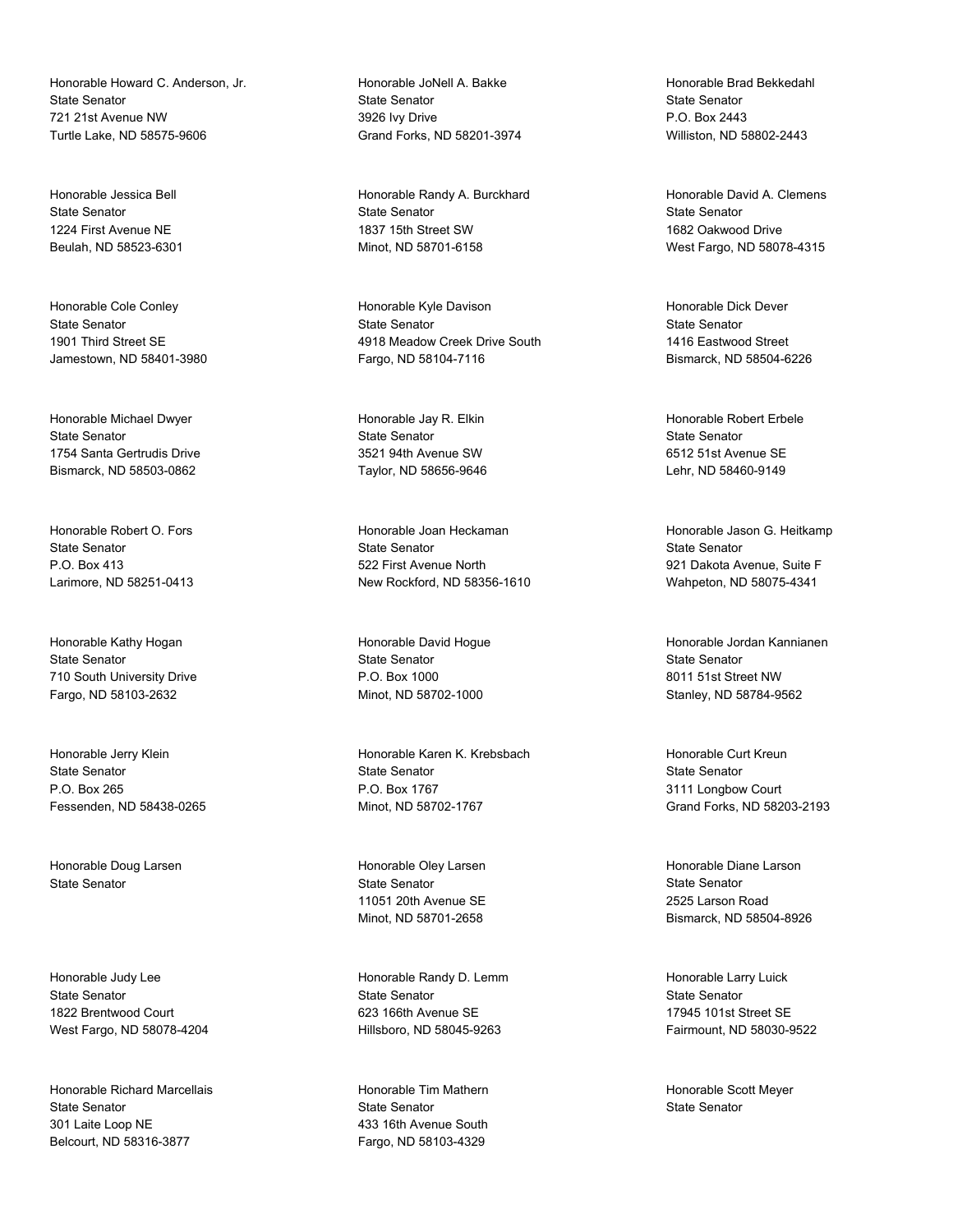Honorable Janne Myrdal State Senator P.O. Box 153 Edinburg, ND 58227-0153

Honorable Merrill Piepkorn State Senator 1321 Third Street North Fargo, ND 58102-2728

Honorable Jim P. Roers State Senator 4420 Carrie Rose Lane South Fargo, ND 58104-6818

Honorable Donald Schaible State Senator 9115 Highway 21 Mott, ND 58646-9200

Honorable Shawn Vedaa State Senator P.O. Box 550 Velva, ND 58790-0550

Honorable Mark F. Weber State Senator P.O. Box 231 Casselton, ND 58012-0231

Honorable Bert Anderson State Representative P.O. Box 604 Crosby, ND 58730-0604

Honorable Rick Becker State Representative

Honorable Tracy Boe State Representative 5125 89th Street Mylo, ND 58353-9438

Honorable Mike Brandenburg State Representative 8044 County Road 34 Edgeley, ND 58433-9761

Honorable Dave Oehlke State Senator 125 Woodlea Drive Devils Lake, ND 58301-8545

Honorable Nicole Poolman State Senator 3609 Bogey Drive Bismarck, ND 58503-9195

Honorable Kristin Roers State Senator 5466 48th Avenue South Fargo, ND 58104-6056

Honorable Jonathan L. Sickler State Senator 152 Christian Drive Grand Forks, ND 58201-9304

Honorable Terry M. Wanzek State Senator 900 Seventh Avenue SW Jamestown, ND 58401-4542

Honorable Michael A. Wobbema State Senator 11829 31st Street SE Valley City, ND 58072-9709

Honorable Dick Anderson State Representative 1187 77th Street NE Willow City, ND 58384-9109

Honorable Larry Bellew State Representative 812 Bel Air Place Minot, ND 58703-1751

Honorable Glenn Bosch State Representative 4117 Downing Street Bismarck, ND 58504-8848

Honorable Ruth Buffalo State Representative P.O. Box 9763 Fargo, ND 58106-9763

Honorable Dale Patten State Senator P.O. Box 812 Watford City, ND 58854-0812

Honorable Tracy Potter State Senator 1320 North Second Street Bismarck, ND 58501-2617

Honorable David S. Rust State Senator P.O. Box 1198 Tioga, ND 58852-1198

Honorable Ronald Sorvaag State Senator 3402 Birdie Street North Fargo, ND 58102-1201

Honorable Rich Wardner State Senator 1042 12th Avenue West Dickinson, ND 58601-3654

Honorable Mary Adams State Representative 1942 Prairie Rose Court Grand Forks, ND 58201-5896

Honorable Pamela Anderson State Representative 3001 40th Avenue South, Unit H Fargo, ND 58104-4406

Honorable Mike Beltz State Representative P.O. Box 218 Hillsboro, ND 58045-0218

Honorable Joshua A. Boschee State Representative 517 First Street North Fargo, ND 58102-4540

Honorable Cole Christensen State Representative P.O. Box 176 Rogers, ND 58479-0176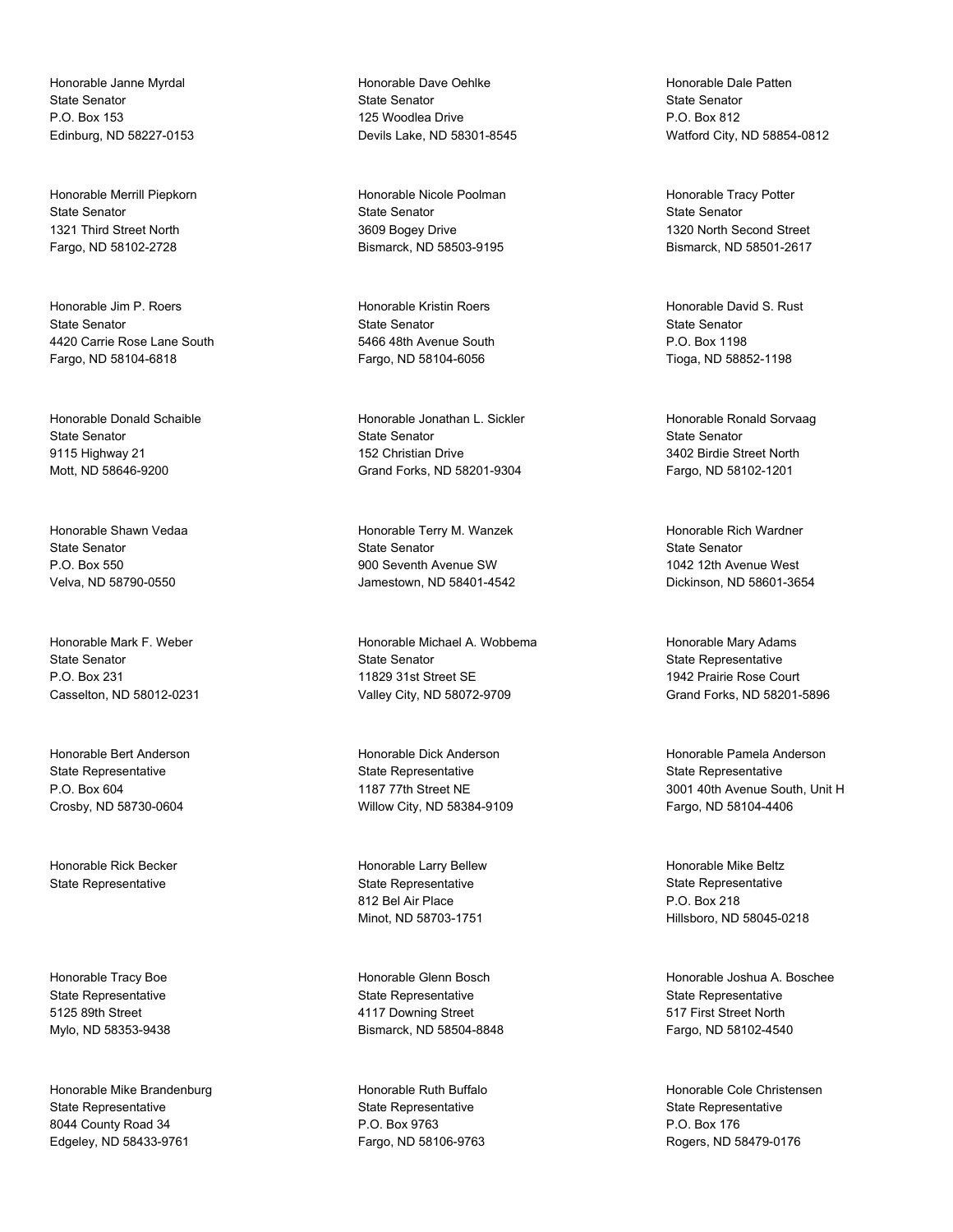Honorable Claire Cory State Representative 902 Shakespeare Road Grand Forks, ND 58203-2033

Honorable Bill Devlin State Representative P.O. Box 505 Finley, ND 58230-0505

Honorable Robb Eckert State Representative

Honorable Jay Fisher State Representative 1828 15th Street SW Minot, ND 58701-6159

Honorable Jared C. Hagert State Representative 948 27th Street NE Emerado, ND 58228-9744

Honorable Dori Hauck State Representative 2461 81st Avenue SW Hebron, ND 58638-9510

Honorable Jeff A. Hoverson State Representative 1300 72nd Street SE Minot, ND 58701-9377

Honorable Dennis Johnson State Representative 4518 Highway 20 South Devils Lake, ND 58301-8518

Honorable Tom Kading State Representative 7205 County Road 31 Fargo, ND 58102-6117

Honorable Keith Kempenich State Representative 9005 151st Avenue SW Bowman, ND 58623-8857

Honorable Chuck Damschen State Representative 9461 80th Street NE Hampden, ND 58338-9351

Honorable Gretchen Dobervich State Representative 1625 23rd Street South Fargo, ND 58103-3722

Honorable Sebastian Ertelt State Representative P.O. Box 63 Gwinner, ND 58040-0063

Honorable Ron Guggisberg State Representative 1621 17th Street South Fargo, ND 58103-4027

Honorable Karla Rose Hanson State Representative 1114 Fifth Street North Fargo, ND 58102-3713

Honorable Craig Headland State Representative 4950 92nd Avenue SE Montpelier, ND 58472-9630

Honorable Michael Howe State Representative P.O. Box 547 Casselton, ND 58012-0547

Honorable Mary Johnson State Representative 210 35th Avenue North, #12 Fargo, ND 58102-1167

Honorable Karen Karls State Representative 2112 Senate Drive Bismarck, ND 58501-1978

Honorable Dwight Kiefert State Representative 3707 115th Avenue SE Valley City, ND 58072-9312

Honorable Jeff Delzer State Representative 2919 Fifth Street NW Underwood, ND 58576-9603

Honorable Jason Dockter State Representative 2025 Pebbleview Loop Bismarck, ND 58503-1277

Honorable Clayton Fegley State Representative 10801 240th Street NW Berthold, ND 58718-9619

Honorable LaurieBeth Hager State Representative 920 Ninth Street South Fargo, ND 58103-3146

Honorable Patrick Hatlestad State Representative P.O. Box 1342 Williston, ND 58802-1342

Honorable Pat D. Heinert State Representative 1501 Eastwood Street Bismarck, ND 58504-6230

Honorable Zachary Ista State Representative 3850 15th Avenue South Grand Forks, ND 58201-3727

Honorable Terry B. Jones State Representative P.O. Box 1964 New Town, ND 58763-1964

Honorable Jim Kasper State Representative P.O. Box 9016 Fargo, ND 58106-9016

Honorable Lawrence R. Klemin State Representative 3929 Valley Drive Bismarck, ND 58503-1729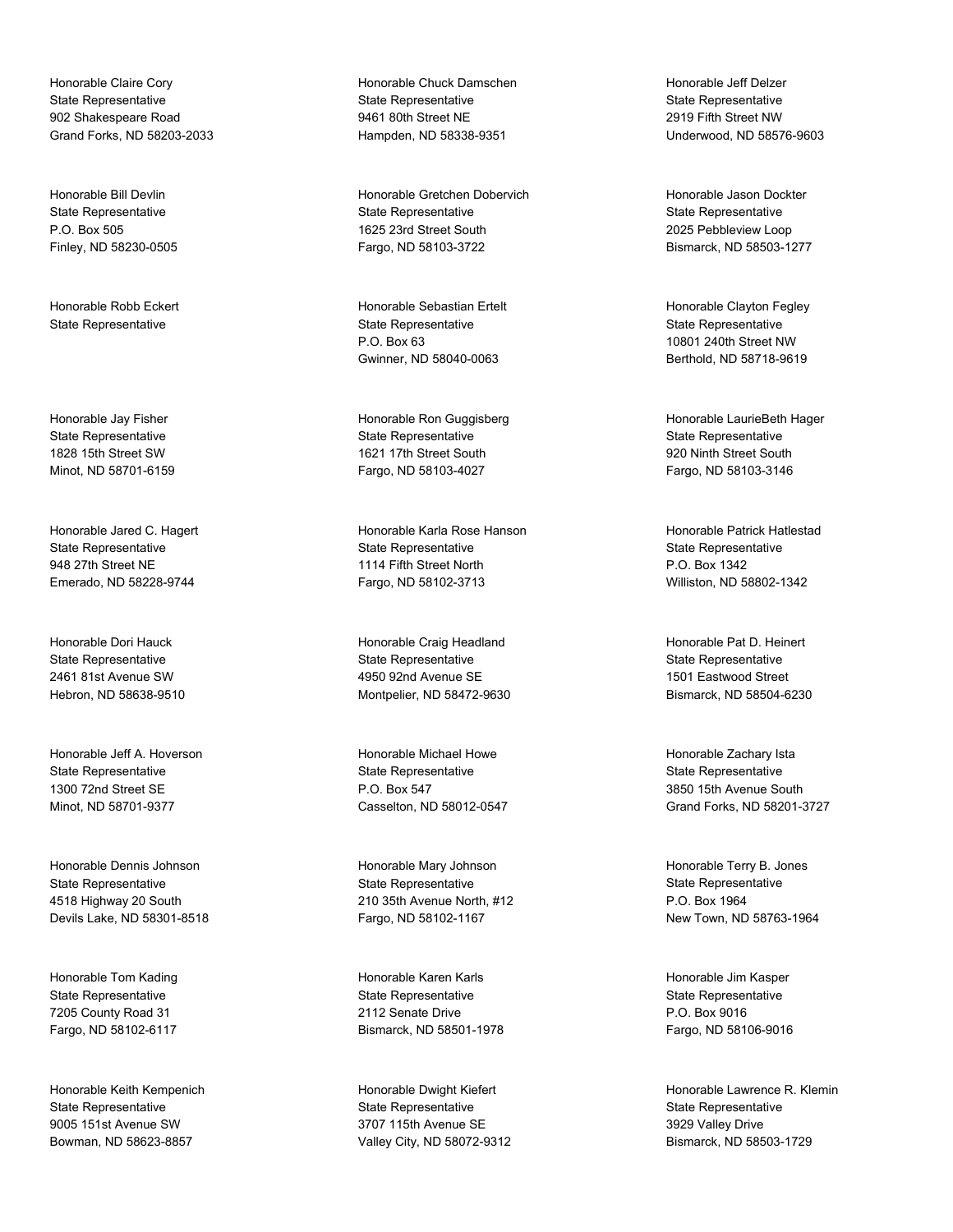Honorable Ben Koppelman State Representative 2223 10th Court West West Fargo, ND 58078-8529

Honorable Mike Lefor State Representative P.O. Box 564 Dickinson, ND 58602-0564

Honorable Jeffery J. Magrum State Representative P.O. Box 467 Hazelton, ND 58544-0467

Honorable Lisa Meier State Representative 1713 South Third Street Bismarck, ND 58504-7114

Honorable David Monson State Representative P.O. Box 8 Osnabrock, ND 58269-0008

Honorable Jon O. Nelson State Representative 420 Sixth Avenue SE Rugby, ND 58368-2320

Honorable Mitch Ostlie State Representative 905 Fourth Avenue SE Jamestown, ND 58401-5510

Honorable Gary Paur State Representative 2710 28th Street NE Gilby, ND 58235-9706

Honorable Brandy Pyle State Representative P.O. Box 337 Casselton, ND 58012-0337

Honorable Karen M. Rohr State Representative 1704 Fourth Street NE Mandan, ND 58554-3814

Honorable Kim Koppelman State Representative 513 First Avenue NW West Fargo, ND 58078-1101

Honorable Donald Longmuir State Representative P.O. Box 1191 Stanley, ND 58784-1191

Honorable Andrew Marschall State Representative 2106 10th Street West West Fargo, ND 58078-3213

Honorable Alisa Mitskog State Representative 1504 Oakwood Avenue Wahpeton, ND 58075-3553

Honorable Mike Nathe State Representative 1899 Bonn Boulevard Bismarck, ND 58504-7019

Honorable Marvin E. Nelson State Representative P.O. Box 577 Rolla, ND 58367-0577

Honorable Mark S. Owens State Representative

Honorable Chet Pollert State Representative 151 Crossroads Estates Drive Carrington, ND 58421-8919

Honorable David Richter State Representative 2414 22nd Street West Williston, ND 58801-6500

Honorable Dan Ruby State Representative 4620 46th Avenue NW Minot, ND 58703-8710

Honorable Gary Kreidt State Representative 3892 County Road 86 New Salem, ND 58563-9406

Honorable Scott Louser State Representative 1718 Birch Place SW Minot, ND 58701-7097

Honorable Bob Martinson State Representative 2749 Pacific Avenue Bismarck, ND 58501-2513

Honorable Corey Mock State Representative P.O. Box 12542 Grand Forks, ND 58208-2542

Honorable Dave Nehring State Representative 12550 10th Avenue SE Bismarck, ND 58504-3831

Honorable Emily O'Brien State Representative 5021 West Elm Court Grand Forks, ND 58203-0606

Honorable Bob Paulson State Representative 9801 Highway 52 South Minot, ND 58701-2426

Honorable Todd Porter State Representative 4604 Borden Harbor Drive SE Mandan, ND 58554-7961

Honorable Shannon Roers Jones State Representative 5948 Silverleaf Drive South Fargo, ND 58104-7127

Honorable Matthew Ruby State Representative 1400 Golden Valley Lane Minot, ND 58703-1192